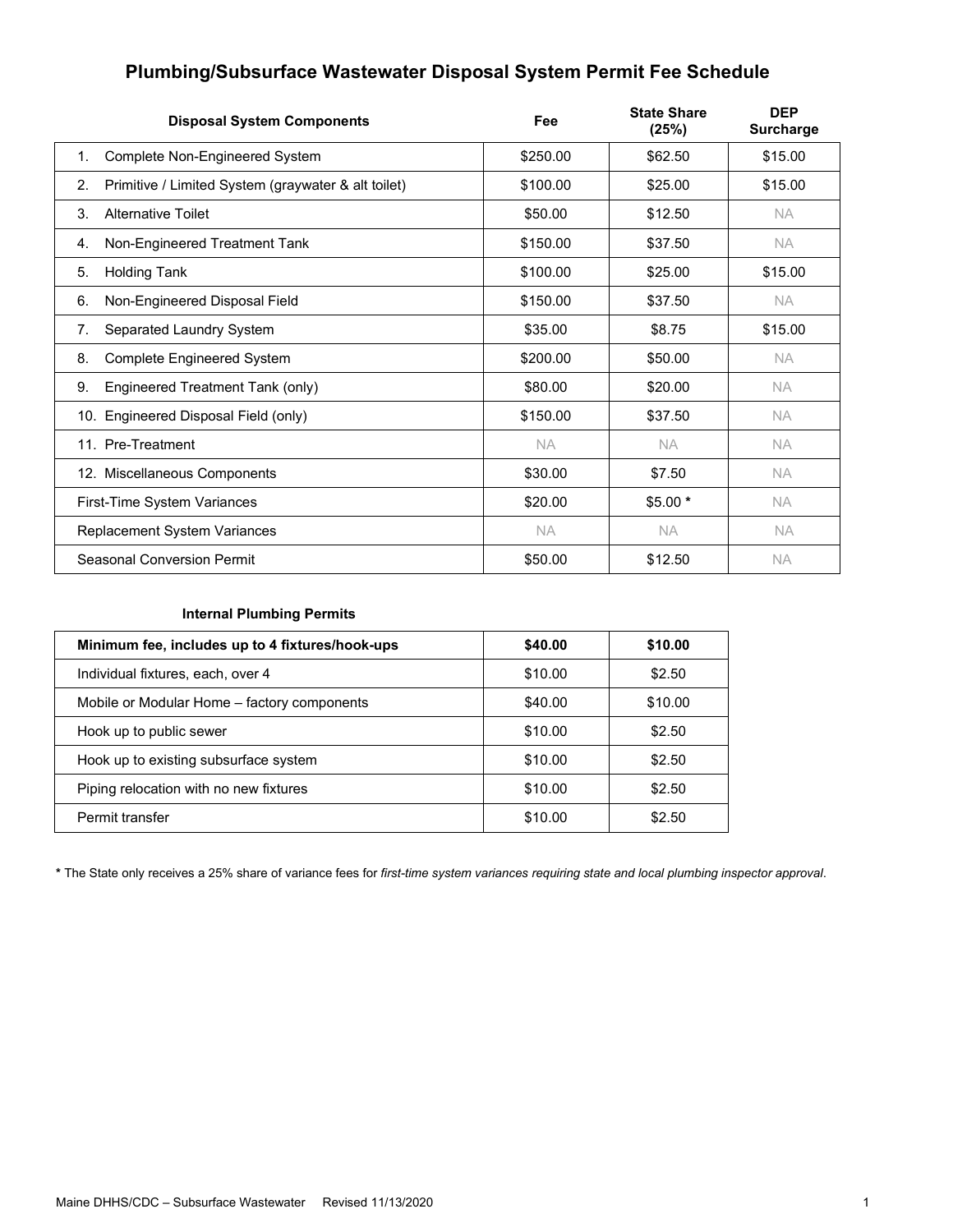# **Plumbing/Subsurface Wastewater Permits – Payments to State SSWW Program**

# **Tips and Reminders**

- **1. Please try to submit your permits to us on a monthly schedule or at least quarterly.** This will better ensure accuracy on both ends and make it easier for us to identify issues that might arise from our reconciliation of permits and fees.
- **2. All plumbing and subsurface wastewater permit submittals received in our office must be accompanied by appropriate payment of the State's 25% share of fees collected.** Likewise, checks for the State's 25% share of permit fees must be accompanied by copies of the corresponding permits. Checks received without corresponding permits, or permits received without accompanying payment (if payment is due), will be returned to the originating municipal office immediately.

We understand that there will be occasions when this is not possible. In these instances, please contact our office to make us aware of the situation. These exceptions will be granted on a case-by-case basis.

**Municipalities have the option of submitting copies of permits electronically.** Scanned copies of permits can be emailed to our office, with remittance to follow (sent via USPS). Municipalities that wish to take advantage of this option should contact our office to establish a procedure that meets the Town or City's needs as well as our requirements. We will not accept emailed permits without a prior understanding.

- **3. Some municipalities include a summary of their submission, listing permits and fees.** This is not required; however, if you do choose to enclose a summary, we ask that…
	- a. Permit numbers are noted *as they appear on the permit documents*;
	- b. Each permit in the listing is noted to indicate Internal (plumbing) or External (subsurface wastewater), and
	- c. Full standard State fees are indicated.

### **4. Please be sure permits are complete, accurate, and legible.**

- a. Signatures from both the issuing LPI and the property owner/applicant are required; unsigned permits will be considered INVALID and will be returned to the issuing Town office.
- b. All fields on a permit should be addressed. If a field or question on a permit is not relevant to the work being described, it should be so noted ('NA').

Remember: these are also legacy documents intended, in part, to serve as an accurate record of fees and property improvements.

- **5. When correcting permits, please do not cross-out,** scribble-out, or over-write notations. Instead, use a white correction product to make these adjustments.
- **6.** In the event an **updated permit** is submitted with no additional fee, please remember to note "REVISED" clearly on the permit.